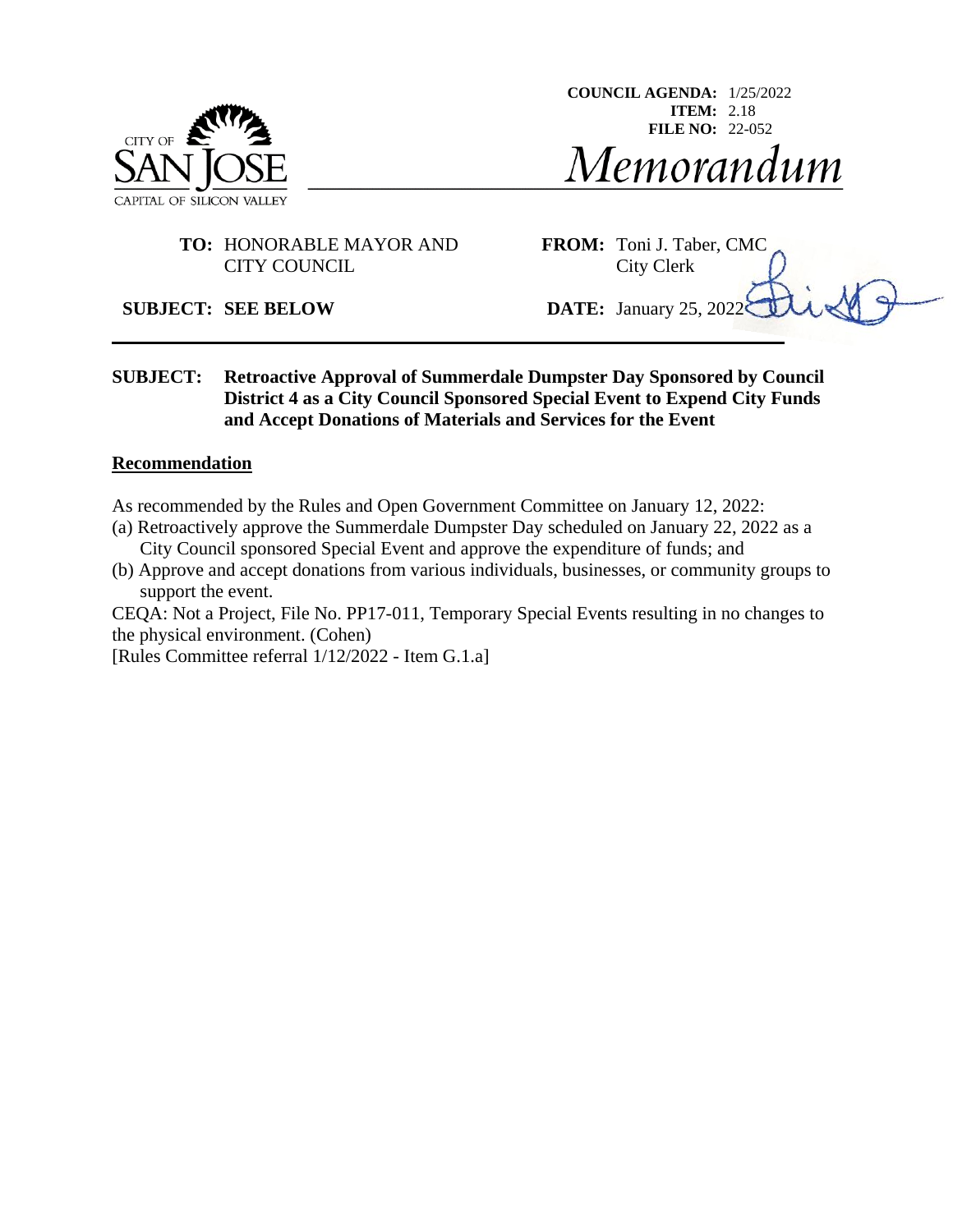

# Memorandum

**TO:** HONORABLE MAYOR AND CITY COUNCIL

**FROM:** Councilmember Cohen District 4

**SUBJECT: SEE BELOW DATE:** January 6, 2022

#### APPROVED:

## **SUBJECT: RETROACTIVE APPROVAL OF SUMMERDALE DUMPSTER DAY SPONSORED BY COUNCIL DISTRICT 4 AS A CITY COUNCIL SPONSORED SPECIAL EVENT TO EXPEND CITY FUNDS AND ACCEPT DONATIONS OF MATERIALS AND SERVICES FOR THE EVENT**

#### **RECOMMENDATION**

- 1. Retroactively approve the Summerdale Dumpster Day scheduled on Saturday, January 22 as a City Council sponsored Special Event and approve the expenditure of funds.
- 2. Retroactively approve and accept donations from various individuals, businesses or community groups to support the event.
- 3. Place the item on the Tuesday, January 25 Council Agenda for action.

## **BACKGROUND**

On February 1, 2005, the City Council adopted Resolution 72517 which requires Councilmembers to submit a memorandum to the Rules Committee regarding proposed City Council sponsored Special Events and the proposed use of any funds.

The Summerdale Dumpster Day will be held on Saturday, January 22, 2022 at Summerdale Drive and sponsored by Councilmember Cohen. This special event provides residents with an opportunity to bring a wide array of items to dispose of safely and conveniently. The event is free and open to the public, and will follow all appropriate local public health rules, including requiring masks and social distancing.

## **ANALYSIS**

Approval by the City Council of the event will ensure compliance with the Council's prior direction regarding Council Special Events. In observance of existing fundraising disclosure requirements, Councilmember Cohen will report any cash or in-kind donations received for the event on their Disclosure of Fundraising Report (DFR-1). Approval of this memorandum will